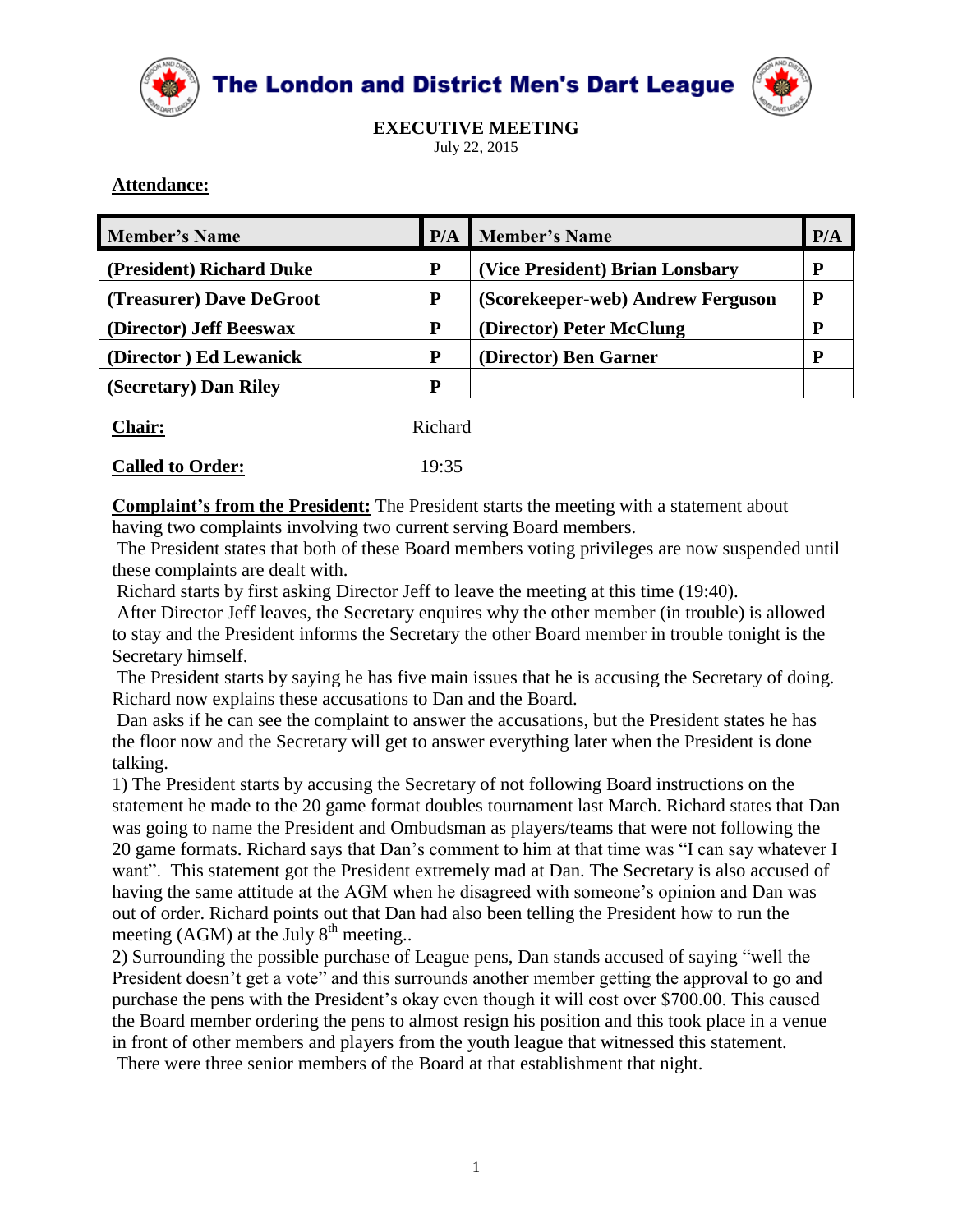The London and District Men's Dart League





# **EXECUTIVE MEETING**

July 22, 2015

**Complaint's from the President:** 3) The actual statement made by Dan "well the President doesn't get a vote" shows no respect from Dan towards the President out in public and Richard feels that he is being belittled by Dan.

The Secretary denies he made that statement, but the President states he has the floor and tells Dan he will be allowed to answer that statement later.

4) Richard states that this meeting (for Aug 5) was to be rescheduled to the week of July 29th and Dan again did his own thing by putting the meeting tonight, a week earlier then Richard wanted. Richard also states that Dan shouldn't be asking "why" Richard is changing the meeting date, when Dan has no say and he should just do what he is told. When Richard asked about the Director's list, Dan also asked why and again Richard states that Dan should just do it no questions asked.

5) Richard states that Dan also didn't place a proposed rule change properly in the Rulebook. The President accuses the Secretary of purposely not placing the format change to Rule 7.2 in the Rulebook that was passed at the AGM. Richard continues by saying that it seems awfully funny that the proposed rule change that Dan was very much against is not put into the Rulebook as it was proposed and passed at the AGM. This in itself is troublesome Richard says and it seems that Dan will do anything to interfere with this rule change. Richard will not go through another year of Dan changing the Rulebook to the way he wants it, Richard wants to know what's going on.

The Secretary is now handed a paper from the President noting the information around the accusations for Dan to see and defend himself.

1) The Secretary now addresses the first item by asking what exactly does the President mean by the problem with the statement he made at the 20 game format doubles last March.

The President states again that Dan was going to mention names and Richard admits that his team was involved in the problem, but all the other teams in 20B were playing that way as well.

The Secretary now says that in his speech he gave, he didn't mention either the President or Ombudsman by name, position or any team when he made his speech about teams in the 20B format playing all the games as laid out in Rule 7.2. Dan carries on by saying that it's every Board member's duty to be enforcing the Rulebook as it is written and defend it at all times or what good are we. Discussing the other parts of number one Dan states that what he said at the last Board meeting was that the member who is proposing a rule change at the AGM should be the one to explain the proposed change, not the President or Chair. Dan was not telling Richard how to run the AGM. As for arguing at the AGM, Dan was expressing his opinion only. Dan states that you can either like or dislike what he says, Dan is fine with that but you know at least where Dan stands.

2) The Secretary states that as far as the pen situation, Dan found out the costs after the other two senior Board members were told about the costs of the pens. Dan supported the statement "well the President doesn't get a vote" that was made by another Executive member who is here tonight, but Dan did not make the statement he is being accused of. As for making a Board member feeling that he should resign, Dan actually sent an email off supporting him. Dan states that at the July  $8<sup>th</sup>$  meeting a Board member was assigned to research the costs and when he told the cost to the President, Richard approved the order. The President disagrees with that last statement, but the Secretary states that the costs were to be emailed to the Board for their approval.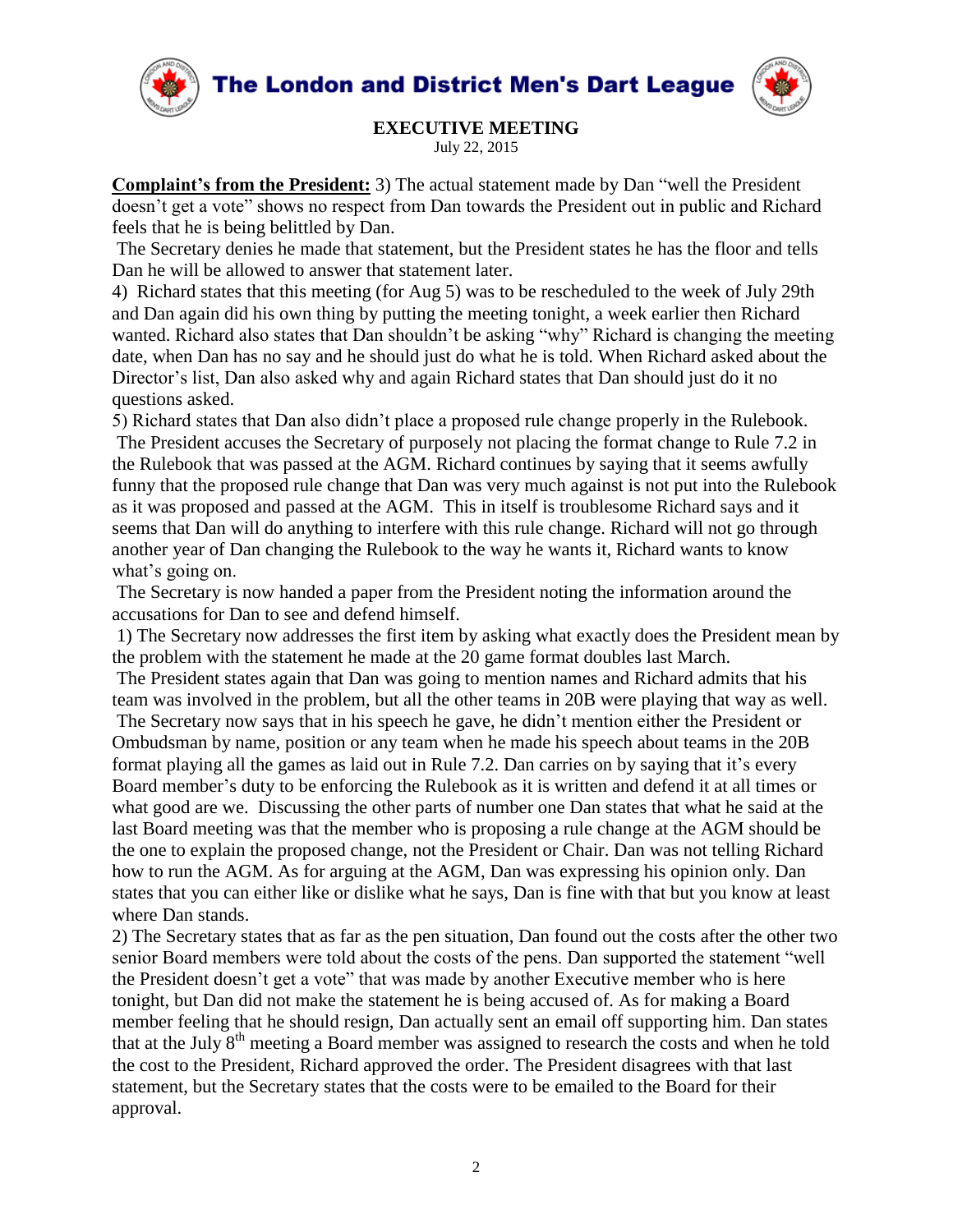

July 22, 2015

3) If agreeing with a statement made by another senior Executive member is belittling the President. Dan didn't mean for that to happen, but Dan again reminders the President, that he didn't make that statement only agreed with it.

**Complaint's from the President:** 4) If the Secretary can't ask any questions "why" the meeting was being moved and or "why" the Secretary needs to bring the last election results when told by the President to, then there's no the communication between the two offices. Dan says that he has asked these questions many times before to Richard in the past. Richard has always said why he wanted to move a meeting or have a special meeting to deal with a League matter that needs to be addressed. The moving of tonight's meeting from Aug 5th to what Dan finds out was supposed to be July  $29<sup>th</sup>$  was caused by Dan not understanding the President's wishes. This mistake was made over the phone in a conversation with the President. Dan only wonders why he can't ask any questions towards the President.

The President states that it's his right to do it and he doesn't have to explain himself to Dan. 5) Dan now addresses the part about making up rules at his own discretion and states that's nonsense. Dan says that he has placed many rules he has liked or disliked in the Rulebook over the last ten years and for Dan to purposely do what he wants and not place a new amendment in the Rulebook as it was proposed is only a mistake. All what I'm being accused of is a simple mistake, Dan did change the 20 game format to reflect the number of games to the 18 game format taking out the two team games, but Dan did miss the other parts of what a team needs for a win, tie and loss.

The President states that the Secretary should cut and paste the proposed amendment and not try to make the rule confusing.

The Secretary states again it was a mistake; the only change was to the number of games played in a night and the number of games needed for a win, loss or tie. Dan normally does cut and paste the new rules into the Rulebook but, Dan notes that at the AGM there were two other amendments that Dan felt needed to be noted. Those changes are the forfeit rule with three players and the offering to play rule, which are in all formats that have singles and doubles.

Dan states he wouldn't purposely do what he is being accused of by the President or any other member of the League. Dan admits he has made mistakes in the past with the Rulebook namely spelling or grammar mistakes, but Dan would never do what he is accused of and is very much offended by this accusation.

The Secretary now addresses other matters he is accused of tonight.

The President also accuses the Secretary of bullying the other Board members by voicing his opinion over the others when Dan doesn't like what is being said.

The Secretary again states that's nuts just because his voice carries and Dan been on the Board for the last twenty years, but the President insists that is what's happening.

Dan answers that by saying, if other Board members feel they are bullied by Dan's opinion, well that's not Dan's intent, Dan cannot vote for them.

The Secretary comments about a statement made by the President **"**Dan's word is law", Dan again states that he is allowed to have an opinion and as long as it is not divulging an Executive decision on any member of the League. Dan is entitled to speak his mind. If any member of the League dislikes that, well everyone knows that Dan is just one of nine opinions/votes on this Board.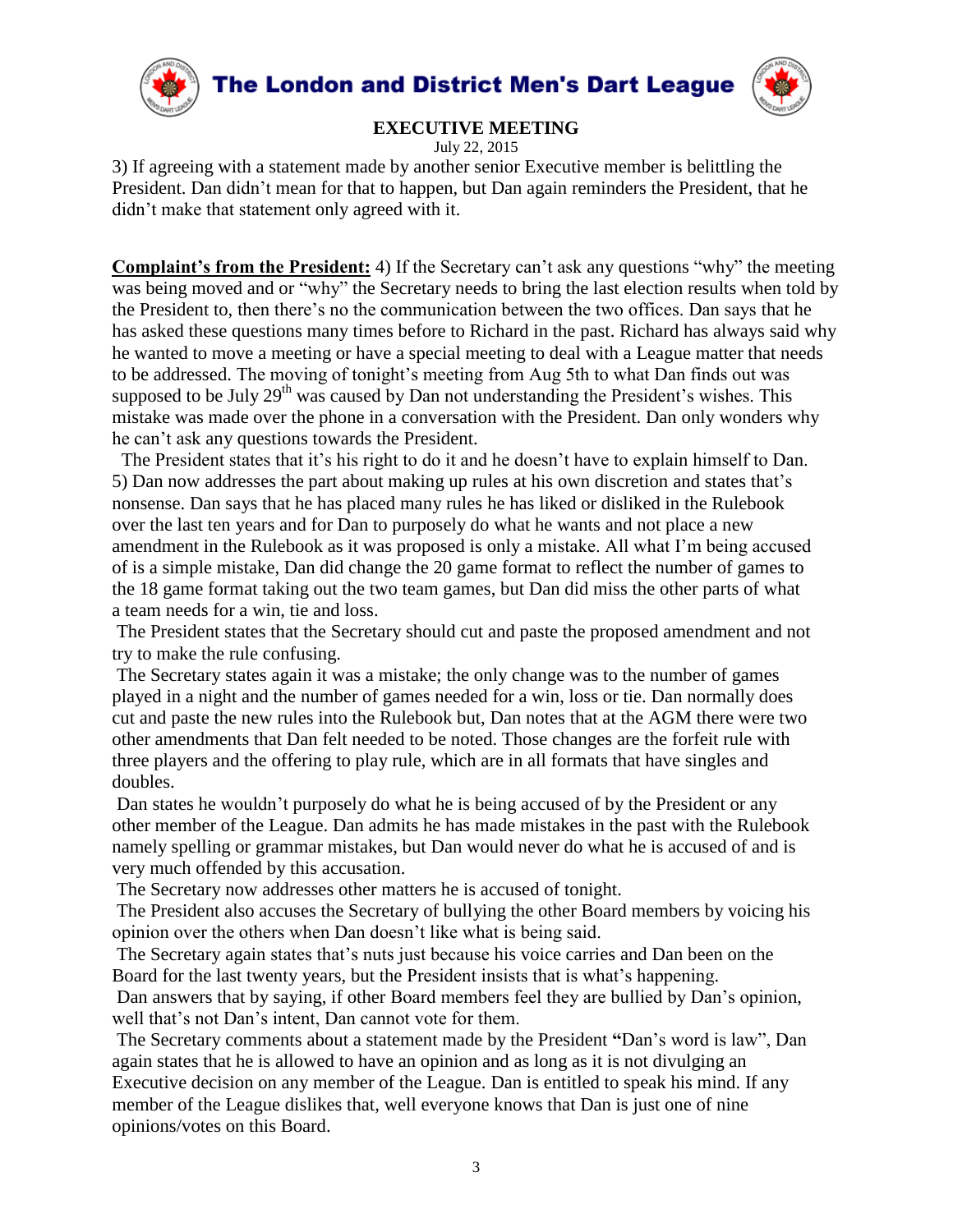

July 22, 2015

The President states that he respects what Dan has done in the past for the League but we can't have Dan going off and doing what he wants and saying what he wants.

**Complaint's from the President:** The Secretary now asks what does the President/ Board wants Dan to do. Does the Board or the President want my resignation and if so then, I will do that right now. The Secretary now requests to see the actual complaint against him and not the paper that was handed to him earlier.

The President says that at a past Executive meeting on a past Executive, Richard was questioned about something Richard had done. Richard had no warning or complaint stating that he was going to be grilled over something that night.

Richard states that if a Board member gets out of line this is what's going to happen.

The Secretary again asks what the President/Board wants him to do.

The Scorekeeper now points out after reading the Duties of Officers (in the Rulebook) that the President is the only Board member who doesn't have any other duties other than running the meetings. Andrew states that other than that, it doesn't say the President has a vote at all; every other position has duties. Whether the Board says the President has a vote or not, it's not in the Rulebook. Andrew also sees no reason why the Secretary is not entitled to a complaint form according to the Rulebook.

The President answers that this is an Executive thing and Richard is going by the same rules Richard faced at passed Executive meetings before he was President.

Scorekeeper says that whether or not a past Executive does something a certain way, we should follow the Rulebook.

Director Pete states the pen thing was his fault and after discussing with other Board members that night at darts, Pete stopped the order from going through. Even though Pete is mad at the costs from the last pen order which was over \$600.00 last year so Pete wonders why he couldn't get the pens this time.

The President states that all purchases over \$500.00 have to be approved by the Board and the Executive does that constantly, using the DJ at the banquet as an example.

The Treasurer now says that the pen issue should be discussed later in the meeting. Dave states that Dan is getting a reputation as being a bully when things don't go Dan's way on the Board. We are a team and we should be supporting each other, mistakes are made but we have to respect everybody's position on the Board and their opinion.

The Scorekeeper states that we need to be a united front and Andrew likes to work with everyone here and feels we are making progress towards a better League.

The Vice President states that he and Dan have had their differences in the past, but we need a strong Secretary that knows the rules, we have to work together. We don't need loose cannons out there and we should be behind the President at all times.

President adds in that he has won three terms as President and he is sure of what he is doing, but again we need to be a team and work together. Richard also states that Dan has put the President in a bad position by his comments.

Director Ben states that he was pissed off over the email Dan sent, Dan shouldn't ever be giving his opinion in that email or others, Dan needs to be neutral with the Board working as a team.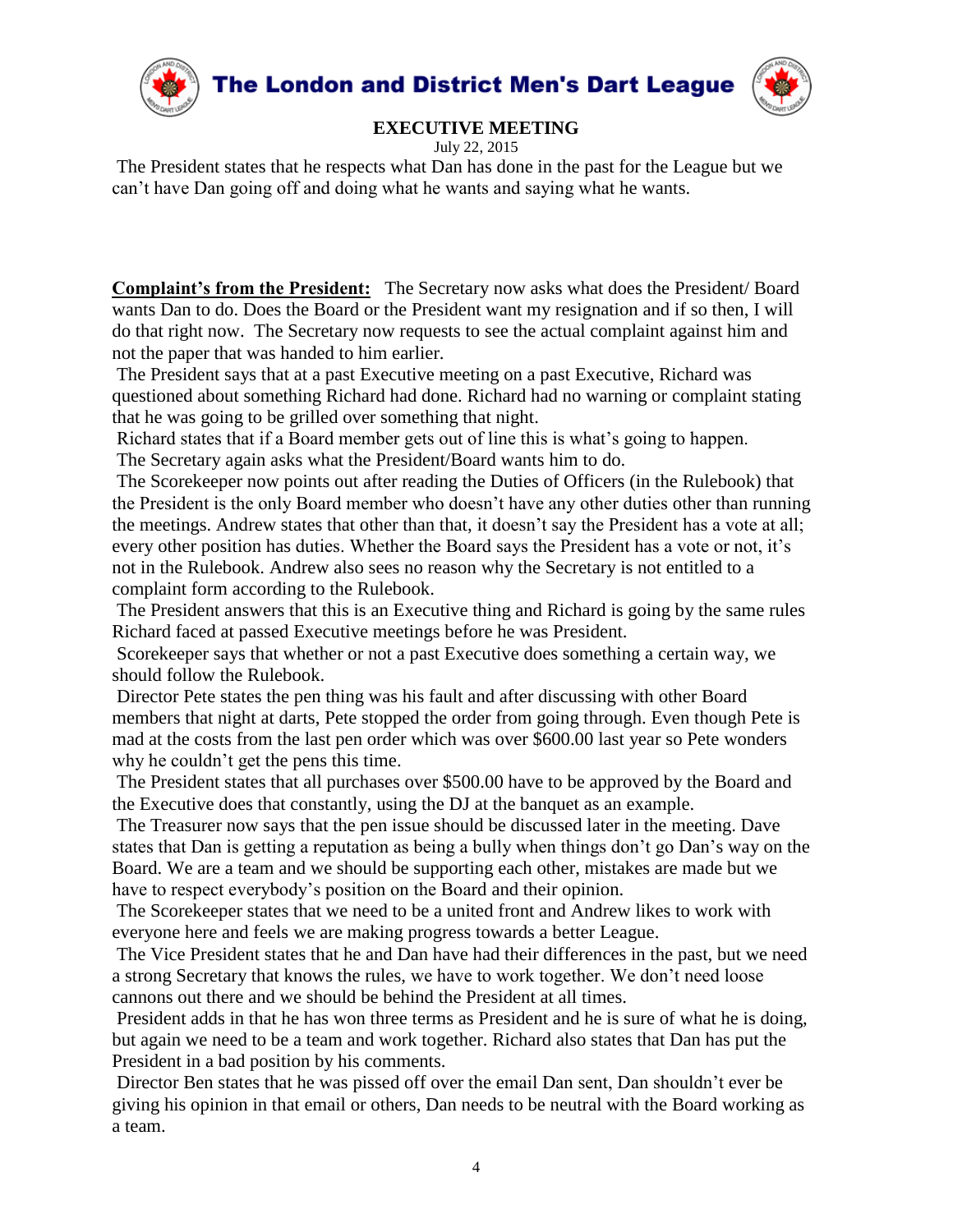

The London and District Men's Dart League



# **EXECUTIVE MEETING**

July 22, 2015

Director Ed is asked for his opinion at this time and Ed states this is all new to him and he is not ready to pass judgment at this time

The President now asks the Secretary to leave the meeting at this time.

The Treasurer now states that the Secretary has asked a question twice now and he still has not received an answer from the President/Board.

**Complaint's from the President:** The Secretary now asks again if the President/Board wants Dan to resign at this time.

The President asks the Secretary if he wants to stay or leave, Richard adds in, Dan is a valuable Board member.

The Secretary states that he would like to stay to at least get the League started. Then Dan will decide his future at a later time.

The President now asks the Secretary to leave the meeting and shut off the recorder while the Board discusses what all has been discussed.

The Secretary leaves the room at 20:25 and stops recording the meeting while the Board has an in camera session.

The Board invites the Secretary back into the meeting at 20:40 to hear what the Board has decided.

The President states to Dan that he has been a valuable Executive member for many years, but the Board cannot have you doing or saying what you want. The Board will be taking no action against Dan at this time. Richard again asks Dan if he plans to stay on as the Secretary. Dan states he will finish his elected term and then decide what he will do.

The President now reminds the Secretary that he doesn't have any voting privileges for the next portion of this meeting.

The President now discusses the matter concerning Director Jeff. Richard states that he had received a phone call from the ANAF229 saying that Director Jeff was banned from that venue. Richard adds in that this happened sometime in May with Jeff never saying anything about being banned from there. Richard feels that if a Board member cannot go to a venue, it is an issue.

The Treasurer asks about a written notice from the venue telling the Board of Jeff's suspension and the President has no notice yet, but Richard is looking into that matter. Director Jeff is now asked back into the meeting at 20:48.

The President now asks Director Jeff about what happened and why Jeff is being banned from ANAF 229.

Director Jeff states that he was at 229 waiting to see a friend play a concert there, but Jeff couldn't enter the club until 9 pm. It was raining that night and Jeff asked if he could wait inside away from everyone until 9pm when a lady came out of the kitchen demanding Jeff leave the club until 9 pm. Jeff states that words were exchanged, but Jeff doesn't remember what he said that night. Jeff does state that he did leave the ANAF 229 right after he was spoken to and didn't go back.

The Scorekeeper asks Director Jeff why we are hearing about this incident three months after it happened and Jeff doesn't have an answer at this time.

The Treasurer asks the same question from the Scorekeeper and did Jeff bring that letter with him tonight.

Director Jeff still can't answer that question and Jeff's not sure where the letter is as well.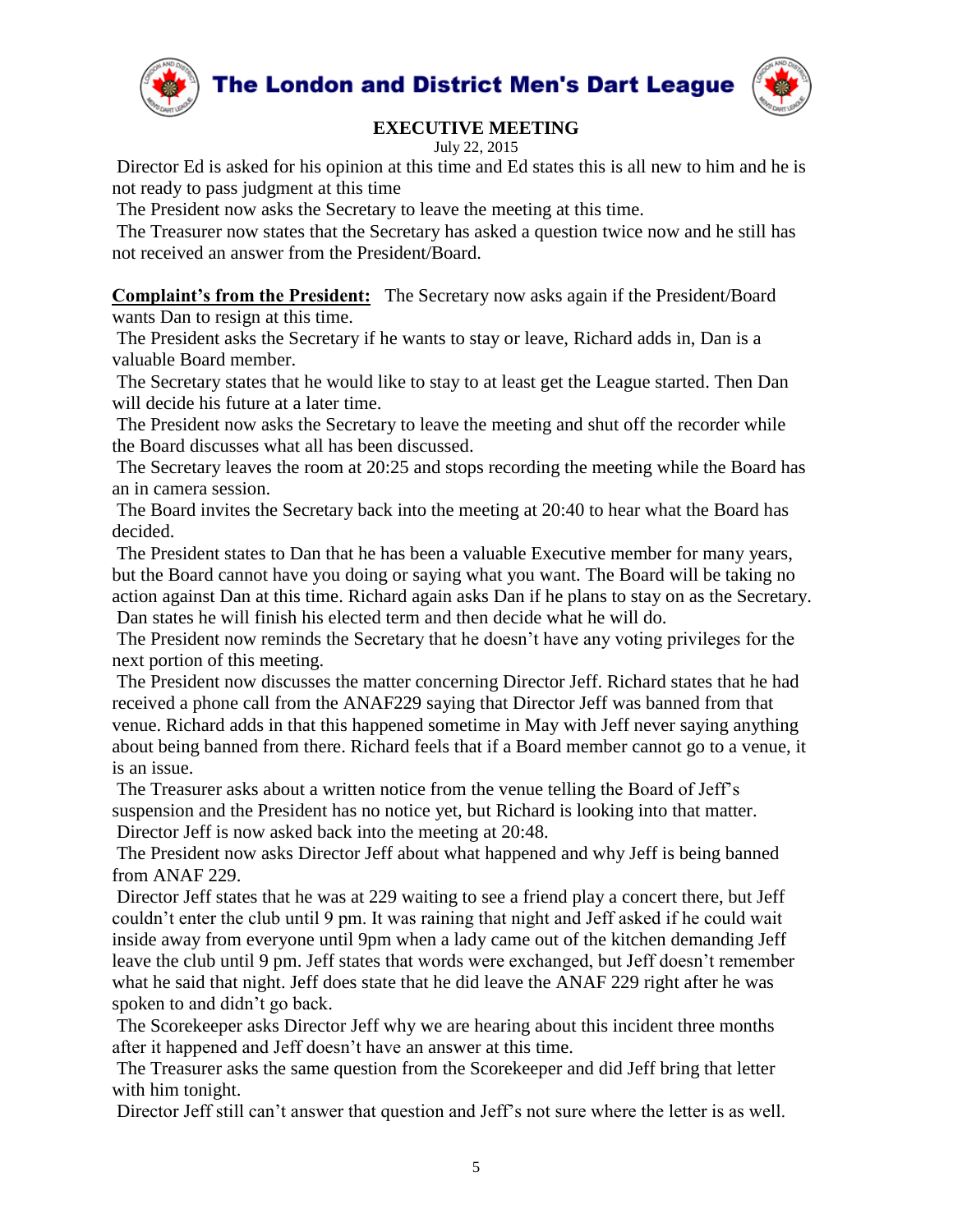



July 22, 2015

The Secretary asks if the letter Director Jeff received from ANAF 229 has any timeline on it, like six months, six weeks or anything else.

Director Jeff answers this question by saying the letter states he is banned from the venue. Director Jeff is asked to leave the meeting at 21:00 by the President.

The Treasurer now suggests that Director Jeff be suspended from his Board duties while this matter is being investigated.

**Complaint's from the President:** The Vice-President states that someone here tonight has to go to the ANAF229 to find out what exactly happened.

A discussion amongst the Board now takes place about a possible suspension with Director Ben suggesting a 30 day suspension.

Director Ed states that the Executive Board members should be held to higher standards. These standards should be at a higher level than other members of the League.

The Scorekeeper motions that Director Jeff be removed from his Executive Board duties, due to his actions at ANAF 229 that got him banned, seconded by the Vice-President, carried.

Director Jeff is welcomed back (21:13) into the meeting.

The President now informs Jeff that he is being removed from his Director's position as of tonight, for his actions three months ago at the ANAF 229.

Jeff gets up and immediately leaves the meeting.

The Secretary states he did forget to bring the election results tonight, but Dan will email the President/Board the next three names on the list for a replacement Director

The President now agrees to a ten minute break, while the break is going on the Secretary will check the Executive bag of former Director Jeff (21:15-21:27).

The Secretary reports that the oche line chain is the only thing missing from this bag, the President will contact Jeff about the oche line chain.

The Secretary now hands that Executive bag to Director Ben; with Dan noting there will have to be some supplies added at the next meeting.

**Past Minutes:** Minutes from the July 8<sup>th</sup> meeting are now discussed. Other than a few spelling mistakes the Secretary motions to accept the minutes, seconded by the Vice-President, carried.

**Financial Report:** The Treasurer hands out a report showing a balance of \$5,107.61. Dave notes that everything has been paid for from last year with the exception of the four outstanding charities, but that money is set aside. Dave still has \$158.00 to deposit and the Youth Darts charity cheque has been cashed, Dave will discuss the other charity cheques later tonight. The Treasurer motions to accept this report as given, seconded by the Vice-President, carried.

**Reports of Officers:** The Scorekeeper reports that the website is ready for this season, Andrew has been talking to Director Ben about using the server that Ben uses, Andrew says they need to talk some more about updating the website right now. The Facebook page is having more likes everyday and Andrew states that the League is getting noticed.

Director Ben states that both he and Director Ed have been inspecting the venues and they will be going to the ANAF 229 this Sunday. The inspections are going good, but some managers are asking for copies of the report for their own records.

The President suggests that the Inspection Committee get some carbon paper so they can give the venues a copy and give the receipt to the Treasurer to repayment.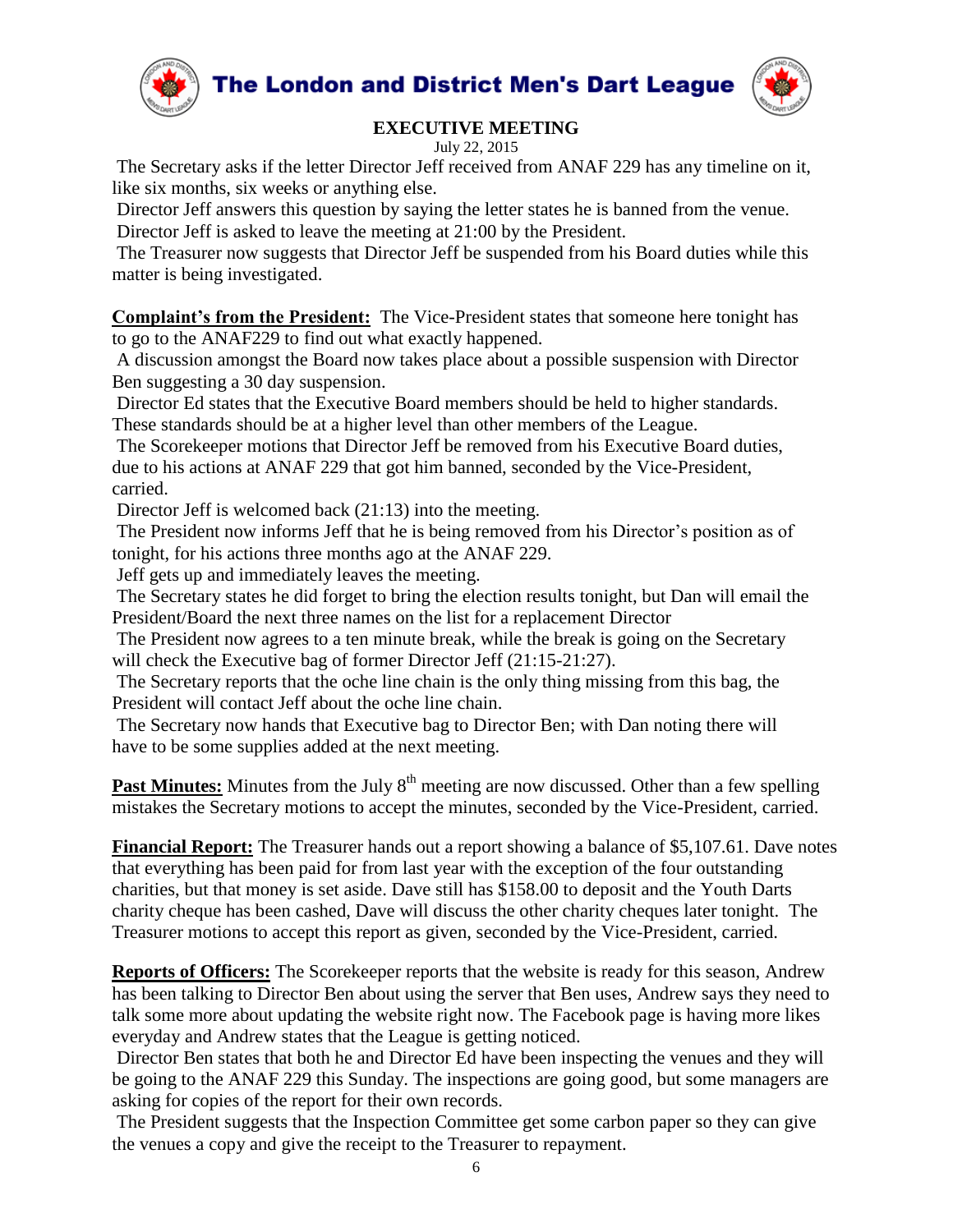

July 22, 2015

The Vice-President and Director Pete don't have report at this time.

The Treasurer now talks about the four outstanding charity cheques that haven't been delivered yet. Dave would of preferred those cheques had been taken care of so Dave could close the books on the 2014-15 season.

**Reports of Officers:** The Secretary answers the Treasurer by saying that he has researched the charities and has the addresses for three of them, but the four one will be hard to get out. Dan also notes he didn't get the cheques until the last meeting (July 8).

The Secretary now reports he has no phone/internet bill for this meeting and that Dan is almost ready for registration night.

**Old Business:** The President asks Director Ed if he got the updated sponsorship letter yet and Director Ed says he hasn't.

The Secretary hands Director Ed the new letter since Dan did print it off for tonight's meeting. The Scorekeeper reports that he now has keys to all three doors to the League lock up room, also there are an extra set of keys behind the bar at the Eagles in case a Board member needs access to the room. Andrew now hands all the keys to Director Pete.

Director Pete would like to see one last attempt to get all of the old trophies given out or given away if possible to the Youth League. Pete states that we should either give them out at the Memorial Tournament or get rid of them with the Board agreeing with Director Pete.

Scorekeeper asks about a Singles League venue closing (Duchess of Kent) where will we take the division now and the President says we will have to wait and see

Director Ed now talks about the pen issue with Ed stating he has found a supplier that will charge us 35 cents a pen (a 1000 pen ordered) with a \$20.00 set up fee. A debate about getting pens now takes place with or without the logo on it. It's decided the logo will appear on these pens is after a small debate. Now a debate about payment options is now discussed with the Treasurer and when Dave gets the invoice it will be paid or purchase a credit card if payment needs to be done that way online.

The Vice-President now motions that the League purchase 1000 pens at 35 cents a piece with the set up fee of \$20.00, seconded by Director Ben, carried.

The Vice –President now says that the Hellenic Centre is now booked for this year's banquet. Brian states the rest of the banquet issues will be decided later on by Brian and the Banquet Committee.

The President now addresses the computer issue by saying that the store Richard has been calling doesn't open on Monday, Tuesday or Wednesday's right now, so Richard will contact them on one of other two days of the week.

The Executive shirts are now discussed and the President states that the shirts will cost \$65.00 a shirt and we can put almost anything on it. Richard states the shirts can be done quickly but we need to make a decision soon.

The Vice-President asks if we should give Middy Embroidering a chance to compare prices. After more debate the Secretary suggests that the Board members pay some money (\$20 at least) towards these shirts so the League isn't paying for everything. The Board agrees to buy the shirts from an outside supplier with each Board member paying \$20.00 towards the shirts.